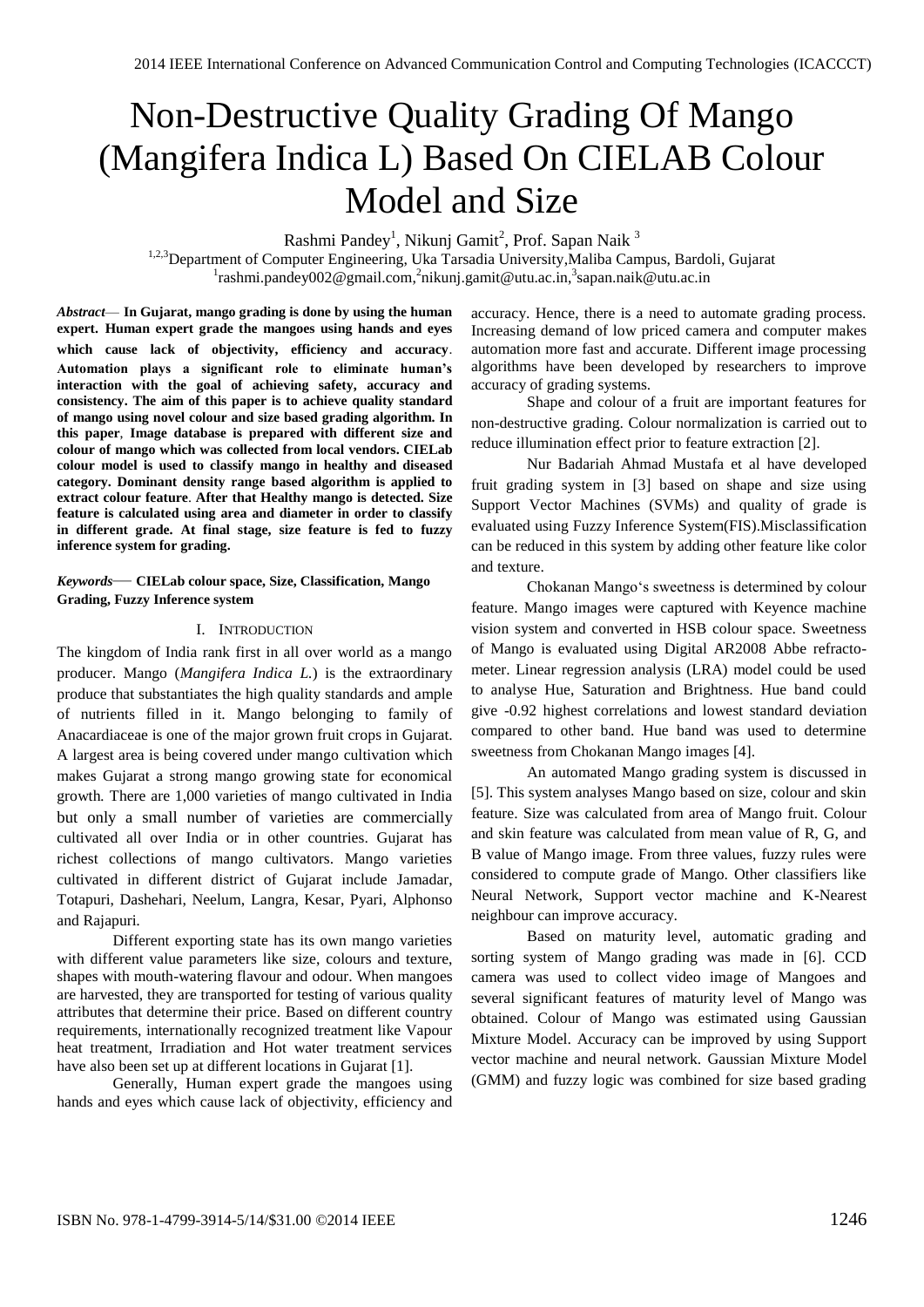of Mango. Size of Mango image was calculated using pixel area covered by Mango [8].

Wavelets are used for coarse and fine grading of Mangoes using shape descriptor and size [7].

Many researchers have developed algorithms for size calculation of fruits in grading system. Different size measures include area, perimeter, major and minor axis which called as ellipse method, principal axis method and signature based method [10]. In image processing, Colour is primarily defined by red, green and blue (RGB) colour model or by human perception oriented colour models like Hue, saturation and Intensity (HSI) and CIEL\*a\*b\* colour model. Other variants of HSI colour models are HSV (value), HSB (brightness) and HSL (lightness). Experiments shows that L\*a\*b\* model is most suitable for grading of fruits as compared to HSI and RGB colour model [10].

## II. PROBLEM DEFINITION

In agricultural industry, Mango consumers continuously demand better quality Mangoes. The external appearance is one of the most important factors in pricing the mangoes. The criteria for evaluating a mango's external appearance include distribution of colour on the surface, a visually mouth-watering appearance, and a good shape/size. In Gujarat, Colour grading is still used for quality grading of mango.Usually the colour grading of mango is evaluated by the experimental sense of grading by a labour's eyes. However, it is very difficult to distinguish individual colour grade from mangoes with similar colour distribution. Uniform colour grading of mangoes through eyes has resulted in a serious problem because misjudgement occurs frequently due to recurring fluctuations in grading criteria, the difference among production areas and the tiredness of grading labours. These issues motivate intensive research work to implement flexible and effective systems to sort mangoes.



Fig. 1 Framework for mango grading system

Image processing is suitable choice for non destructive quality grading of mango [11] .In literature very few papers are found on color and size based image processing algorithms for mango grading system. In this paper a new method for Non destructive grading of mango is proposed which grade mangoes in different class based on color and size measures. Fig. 1 shows framework of mango grading system.

### III. MATERIALS AND METHODS

#### *A. Sample Collection*

For experiment, we have used three varieties of 100 mango samples named as "Totapuri", "Badami" and "Neelam" were collected from mango orchard of navsari (Surat District, Gujarat) as shown in fig.2. Mangoes were collected with different shape and size in the production season 2014.The database consists of 100 images with healthy and diseased category.



Fig. 2 Mango Samples (left to right, Badami, Totapuri, Neelum)

## *A. Image Acquisition and Image Pre-processing*

Image capturing chamber was embedded with white reflective material for better lighting effects. One 14W CFL lamp (Experimentally, 3W and 7W were used but they didn't not give good illumination effect) was mounted on centre of image capturing chamber as shown in fig.3. Images were captured using camera (Nikon DSLR D90) which was mounted right under the light source for shadow free images .It collects images randomly from perpendicular views with uniformed diffused illumination. The camera was connected to computer which transfers the images through memory card. The dimension of the captured image was 640-480 pixels for rapid feature extraction and processing. Sample images are shown as above in fig.2.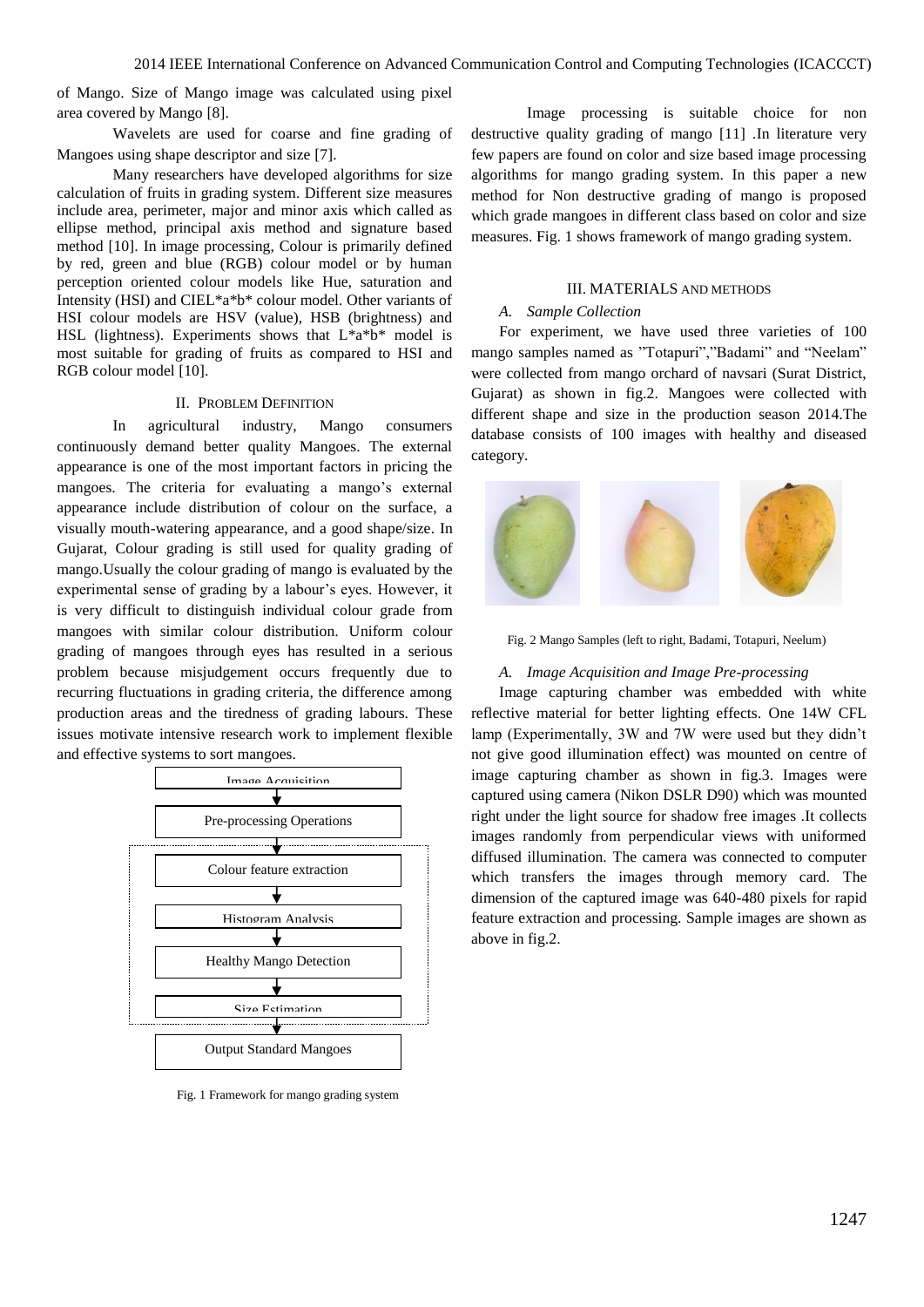

Fig. 3 Proposed Image Acquisition Setup

Experiment was conducted in MATLAB (R2013b) with windows platform. The captured image is in RGB colour space which is converted to gray scale and resized to reduce computational complexity. To remove noises a simple median filter is applied. This filtering process often helped to obtain smooth continuous boundary of the mango. After then, Edges are sharpened to clearly identify the boundary of mango. The image is segmented to separate mango image from background. A background consists of white reflective material while capturing images; so appropriate threshold is used to perform segmentation. This resulted in binary image which is then used as mask to extract mango region from original image for colour feature.

Key steps of disease identification algorithm are shown in fig.4.In the first step, Image is acquired and preprocessing steps are applied for removing noise. Image is segmented to separate out background and foreground. Colour feature is then extracted from the original RGB image. In next step histogram is calculated from colour feature and analysed to determine whether the mango is 'healthy' or 'diseased'. Later, healthy mangoes are further classified into different grades based on their size.

#### A. *Colour feature extraction*

 Colour is an important feature in determining maturity and disease of mango. Selecting best colour model is still one of the most difficult tasks in colour image processing. In database, images were in RGB colour model but RGB is a poor choice for colour analysis. Hence, we have used CIE*L\*a\*b\** colour channel for colour based classification. Generally, the human sight is more interested in colour which appears frequently in the image. Therefore, mango images were converted from RGB space to *L\*a\*b\** colour space, and then processed to extract colour features [10].



Fig. 4 Flowchart of image processing algorithm for detecting diseased mango

*L\*a\*b\** colour model is device independent but there is no direct formulas for conversion of nonlinear RGB to linear *L\*a\*b\** transformation. So RGB colour space is transformed to intermediate colour space i.e. sRGB or CIEXYZ. This conversion makes data to be device independent. The nonlinear RGB colour space is transformed to linear CIEXYZ using equation (1). CIE*L\*a\*b\** is defined in [12]*:*

$$
\begin{bmatrix} X \ Y \ Z \end{bmatrix} = \begin{bmatrix} 0.607 & 0.174 & 0.200 \\ 0.299 & 0.587 & 0.114 \\ 0.00 & 0.066 & 1.116 \end{bmatrix} \begin{bmatrix} R \\ G \\ B \end{bmatrix}
$$
 (1)

$$
L^* = 116 \left(\sqrt[3]{\frac{Y}{Y_0}}\right) - 16,
$$
  
\n
$$
a^* = 500, \left[\sqrt[3]{\frac{X}{X_0}} - \sqrt[3]{\frac{Y}{Y_0}}\right],
$$
  
\n
$$
b^* = 200, \left[\sqrt[3]{\frac{Y}{Y_0}} - \sqrt[3]{\frac{Z}{Z_0}}\right].
$$
\n(2)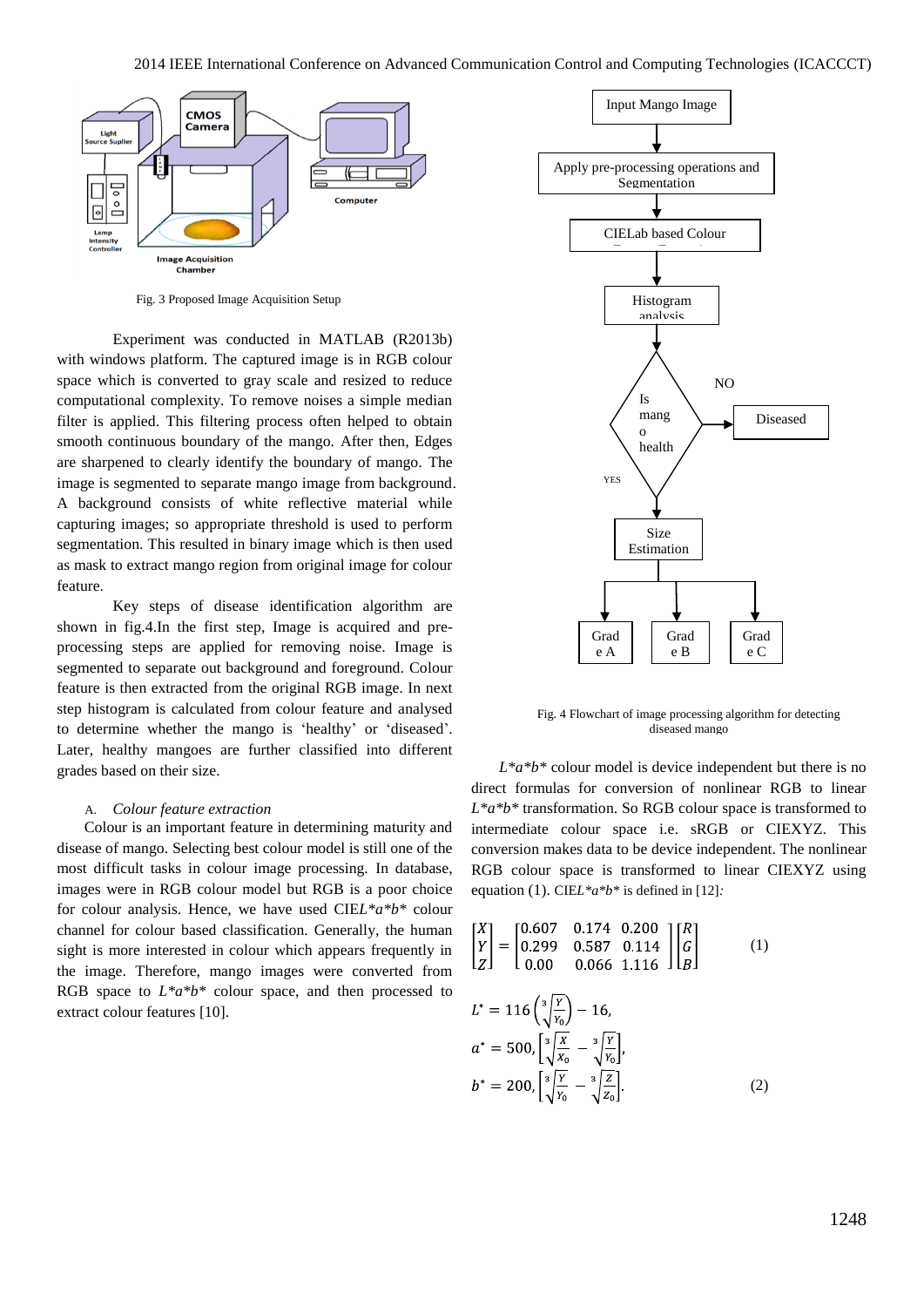Where  $\frac{y}{y_0} > 0.01$ ,  $\frac{x}{x_0} > 0.01$  and  $\frac{z}{z_0} > 0.01$ . (X<sub>0</sub>, Y<sub>0</sub>, Z<sub>0</sub>) shows X, Y, Z values for standard white.

### *1) Histogram Analysis:*

In image processing, the histogram of an image shows a graph of the pixel intensity values distributed in an image. Graph shows the number of pixels counts for single pixel intensity. One of the most common uses of histogram is to decide threshold value.

In this work, 100 mango samples were taken for experiment in which 60 mangoes were healthy and 40 mangoes were diseased. Histogram is calculated using CIEL\*a\*b\* colour model in which b\* channel used for finding range of healthy and diseased category. Grading can be done by percentage of pixel covered by object which called area of an object in an image. Suppose that *I* is the binary image then area can be defined as,

$$
Area = \sum_{x,y} I(x,y) \tag{3}
$$

Reason for choosing black and brown pixel for classification is based on general behaviour of mango disease as shown in Table 1.

Mango colour feature is extracted by the Dominant density range method on b\* channel shown in Table 2. Algorithm assumes that there is only single object in the image.

The mango colour grading is implemented with a threshold set according to the colour value on b\* channel. Range of healthy and diseased is given as below:

 $(120 \le b^* \le 140$  Diseased  $b^* > 140$ Healthy

TABLE I

CHARCTIRISTICS OF MANGO DISEASE

| <b>Scientific</b><br><b>Disease</b> |                 | <b>Characteristics</b> | Colour of    |  |
|-------------------------------------|-----------------|------------------------|--------------|--|
| <b>Name</b><br><b>Name</b>          |                 |                        | disease      |  |
| Anthracnose                         | Colletotrichum  | Black<br>spots         | Black/Brown  |  |
|                                     | Gloeosporioides | appear on the          |              |  |
|                                     |                 | surface<br>while       |              |  |
|                                     |                 | ripening.              |              |  |
| End<br>Stem                         | Lasiodiplodia   | Circular black         | <b>Black</b> |  |
| Rot                                 | Theobromae      | patch extends          |              |  |
|                                     |                 | rapidly from           |              |  |
|                                     |                 | stem                   |              |  |
| <b>Bacterial</b> rot                | Pseudomonas     | Spot become            | Brown<br>to  |  |
|                                     | Mangiferae-     | black as disease       | <b>Black</b> |  |
|                                     | Indicae         | advances which         |              |  |

|  | are usually      |  |
|--|------------------|--|
|  | holes. In severe |  |
|  | case this spot   |  |
|  | forms group      |  |

TABLE II PROPOSED DOMINANT DESNSITY RANGE METHOD

|      | <b>Input</b> : No. of mango samples              |
|------|--------------------------------------------------|
|      | For every mango sample to be graded              |
| Do   |                                                  |
|      | Acquire the sample image                         |
|      | Apply pre-processing steps                       |
|      | Transform the pixel values in CIELab color space |
|      | Calculate the ratio of the pixel area falling in |
|      | different Range*                                 |
|      | Grade the mangoes based on the membership        |
|      | value of ratio of the pixel area                 |
| End. |                                                  |

*Output: Classification in healthy and diseased category*

#### B. *Size feature extraction*

Size is important quality feature used by human experts. According to human experts, large size with large area is considered as good quality fruit. The size is calculated by area and diameter (length) of mango in an image. Area is calculated using equation 4 from binary image of mango. The diameter is calculated using equation (4).

$$
Diameter = \sqrt{\frac{4 \times Area}{\pi}} \tag{4}
$$

Mangoes are categorized as small, medium and large depending on area and diameter. Due to the different variates of mango area and diameter is normalized to simplify computation. Membership function of area and diameter is shown in fig. (7).Procedure for developing Fuzzy Inference system (FIS) (Fig. 5) for grading of mango using MATLAB 2013b [13].



The procedure consists of three key steps: Input and output of membership function editor, fuzzy rule in rule editor,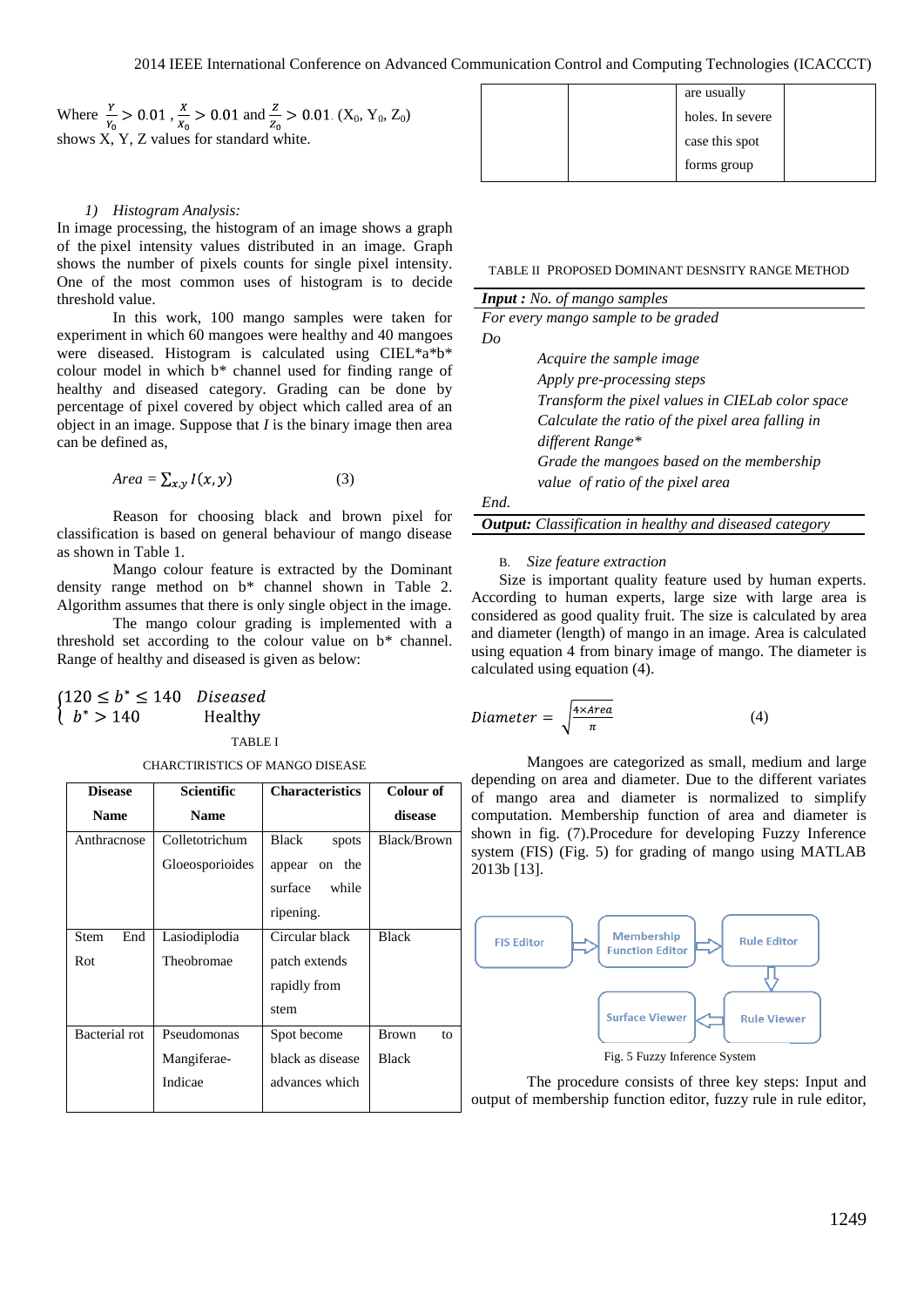rule and surface viewer. Rule based Fuzzy inference system is developed to grade mango fruit in three quality grades namely, Poor (Q1), medium (Q2) and Excellent (Q3) based on size in fig. (6). Total 9 if-then-rules are created based on two inputs (area and diameter) and one output (size). The fuzzy rules are shown in Table 3. Examples of few fuzzy rules are shown in Table 4.The mango based fuzzy inference system is shown in fig.6.



Fig. 6 Fuzzy Inference System for Mango Grading

In rule viewer (Fig.) inputs and output column shows area, diameter and size. Output column gives defuzzification output using centroid method. Result of defuzzification from rule viewer in fig. Where value of area is 11.2 and diameter is 4.5.The classification of mango is determined by crisp value shown in Table 5.



Fig. 7 Membership function of Input variables a) Area b) Diameter



Fig. 8 Membership function of Quality Output

| <b>FUZZY RULES</b>                                                                    |    |                                                                 |                                                                 |  |  |
|---------------------------------------------------------------------------------------|----|-----------------------------------------------------------------|-----------------------------------------------------------------|--|--|
| <b>Diameter</b>                                                                       | D1 | D2                                                              | D <sub>3</sub>                                                  |  |  |
| Area                                                                                  |    |                                                                 |                                                                 |  |  |
| A1                                                                                    | Q1 | Q1                                                              | Q1                                                              |  |  |
| A2                                                                                    | Q1 | Q2                                                              | Q <sub>2</sub>                                                  |  |  |
| A <sub>3</sub>                                                                        | Q1 | Q2                                                              | Q3                                                              |  |  |
| A1: Small Area<br>A2: Medium Area<br>A3: Large Area                                   |    | D1: Small Diameter<br>D2: Medium Diameter<br>D3: Large Diameter | Q1: Poor Quality<br>Q2: Medium Quality<br>Q3: Excellent Quality |  |  |
| Rule 1<br>If Area is small and<br>Diameter is small then<br>Quality is poor<br>Rule 3 |    | Rule 6<br>Diameter is large<br>Rule 9                           | If Area is medium and<br>then Quality is Medium                 |  |  |
| If Area is small and<br>Diameter is large                                             |    | is large                                                        | If Area is large and Diameter                                   |  |  |
| then Quality is Poor                                                                  |    |                                                                 | then Quality is Excellent                                       |  |  |

TABLE 1



Defuzzification value  $= 0.8$ Fig. 9 Rule Viewer

TABLE V RESULTS OF DEFUZZIFICATION

| <b>Defuzzification Output</b>                               | <b>Quality Grade</b> |
|-------------------------------------------------------------|----------------------|
| (Ouality Output $< 0.3$ )                                   | Poor $(01)$          |
| (Quality Output $>$ = 0.3) & & (Quality<br>Output $> 0.7$ ) | Medium $(02)$        |
| (Quality Output $> = 0.7$ )                                 | Excellent (O3)       |